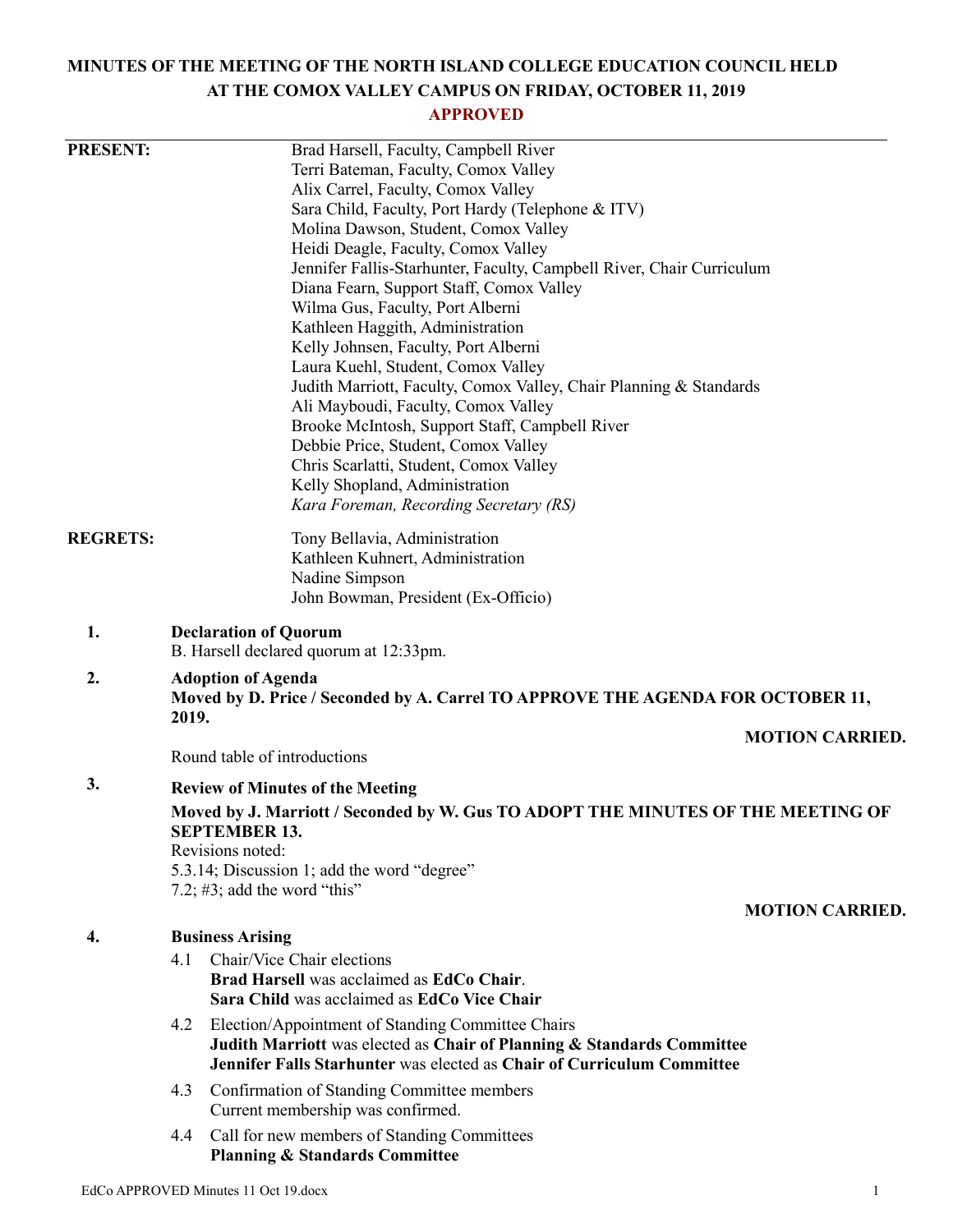- Ali Mayboudi, Faculty
- Chris Scarlatti, Student
- Laura Kuehl, Student
- Molina Dawson, Student

#### **Curriculum Committee**

- Sara Child, Faculty
- Wilma Gus, Faculty
- Chris Scarlatti, Student

## **Fast Track Committees**

- Brooke McIntosh, Support Staff
- Kelly Johnsen, Faculty

## **5. Committee Reports**

# **5.1** *Education Council Chair Update/Information*

## *Highlights:*

- Meeting with opposition MLAs on fact finding tour (Simon Gibson & Stephanie Cadieux)
	- o Prioritizing flexible delivery times & methods
	- o Increasing programs with work terms and coop placements
- Academic Governance Council (AGC)
	- $\circ$  [Eduroam](https://www.eduroam.org/) wireless, global connectivity
	- o Institutional program reviews challenge of finding external reviewers
	- $\circ$  Curriculum software implementation experience takes time to implement, multiple unexpected issues
	- o Challenges with student engagement on the Board and EdCo; testament to NIC students
	- o Survey on process for filling vacant spaces on these bodies (Brad compiling)
	- o Exploring ways to increase collaboration among institutions
	- o Next meeting on May 4, 2020 at Douglas College

## **5.2** *Planning and Standards Committee*

Minutes of 20 September 2019

J. Marriott stated that the committee has two policies under review. These will be brought to EdCo when they are ready.

**5.3** *Fast Track Committee* No meeting

#### **5.4** *Curriculum Committee*

Minutes of electronic meeting September 2019

**5.4.1 Program Revision – Carpentry Apprenticeship Harmonized**

## **Moved by J. Fallis Starhunter / Seconded by T. Bateman TO APPROVE THE PROGRAM REVISION.**

**EFFECTIVE/START DATE: SP 2020**

*Discussion:* None.

## **MOTION CARRIED.**

**5.4.2 New Course – CRH 401 Carpentry Apprenticeship Harmonized Gap B**

**Moved by J. Fallis Starhunter / Seconded by A. Carrel TO APPROVE THE NEW COURSE.**

## **EFFECTIVE/START DATE: SP 2020**

*Discussion:*

As noted below.

## **Recommended Revisions:**

*Student Evaluations*

• Add text: "A pass in this course is a 50% average across all evaluations."

**MOTION CARRIED.**